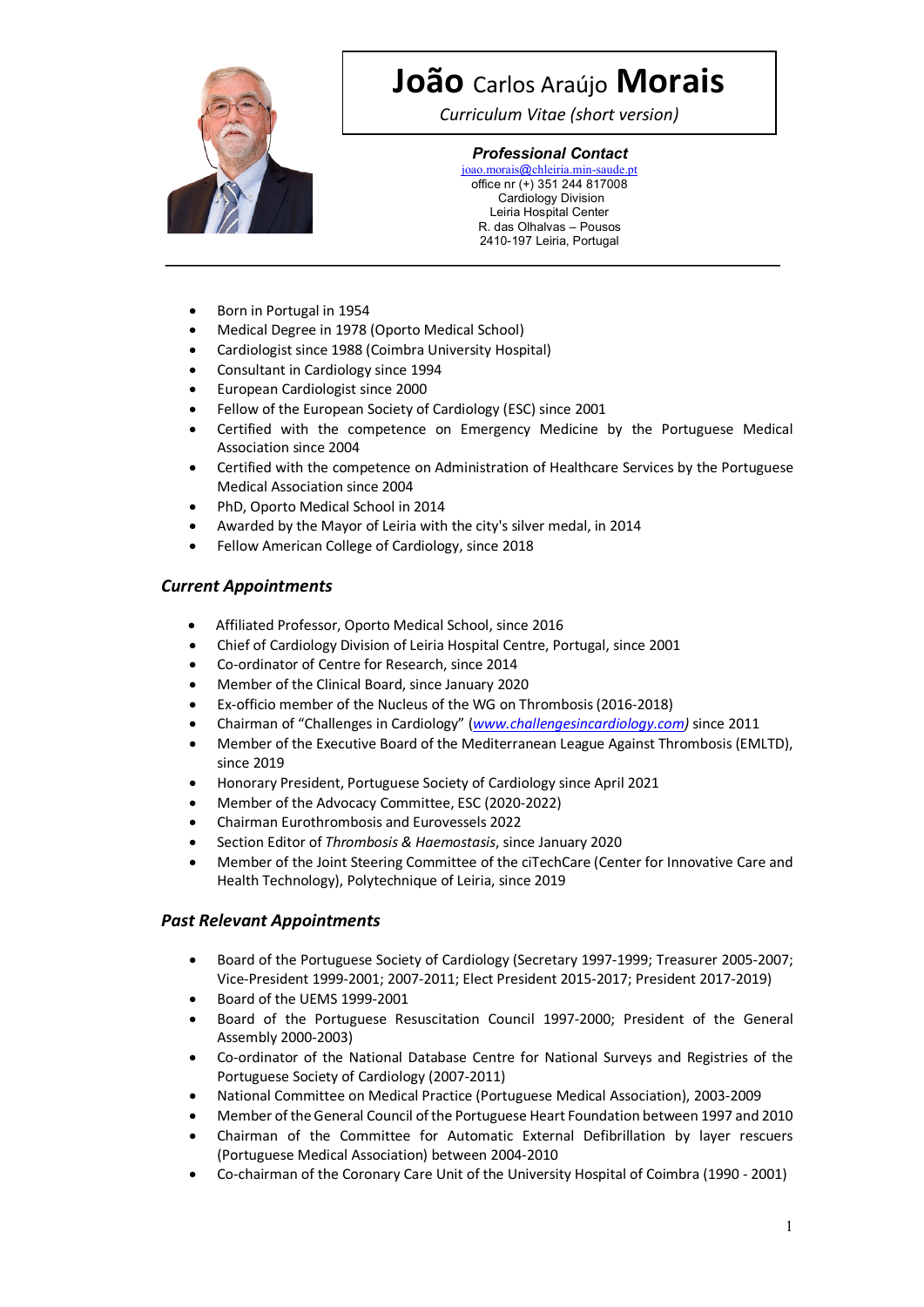- Chairman of the Working Group on Thrombosis and Platelets of the Portuguese Society of Cardiology (2015-2016)
- Associate Director of the "Revista Portuguesa de Cardiologia" official journal of the Portuguese Society of Cardiology (1997-2000)
- Member of the Scientific Council of the National Emergency Institute, for the new concept of Immediate Life Support Ambulances (2006-2007)
- President of the Federation of Cardiac Societies of Portuguese Speaking Countries (2018- 2019)
- Member of the General Board of the Polytechnique of Leiria (2017-2021)
- Governor of the American College of Cardiology, for Portugal (2019-2021)

### *European Society of Cardiology*

- Programme Director of the in-house course of the European Society of Cardiology 2001, "Coronary Care Unit into the Third Millennium"
- Programme Director of the in-house course of the European Society of Cardiology 2002: "Complications of Acute Coronary Syndromes and their Treatment in Coronary Care Unit"
- Member of the Committee for Practice Guidelines (2002-2006)
- Member of the Nucleus of the Working Group Thrombosis (European Society of Cardiology), since 2008
- Chairman of the Working Group on Thrombosis, European Society of Cardiology (2014-2016)
- Member of Task Forces: Stable Angina (2006); Antiplatelets (2011); Pregnancy and Cardiovascular Diseases (2011, 2017); Anticoagulants(2012-2017); Antithrombotics in Heart Failure (2012); Aspirin for primary prevention (2013); Antithrombotics in the elderly (2015, 2019); Antithrombotics and extremes of body weight (2017); Antithrombotics in critically patients (2019)
- Co-chairman with Prof Carlo Patrono, Task Force on Antiplatelets (2016-2017)
- Review Co-ordinator of the document on global definition of AMI (2007, 2012) and reviewer in 2017
- Reviewer of the European (ESC) guidelines on acute heart failure (2006)
- Reviewer of the European (ESC) guidelines on acute coronary syndromes with non STsegment elevation (2007)
- Reviewer of the European (ESC) guidelines on pulmonary embolism (2014 and 2019)
- Reviewer of the European (ESC) guidelines on STEMI (2017)
- Reviewer of the European (ESC) guidelines on NSTEMI (2020)
- Member of the judge of *Young Investigator Award on Thrombosis"* (2010, 2011 e 2015)
- Member of the judge of *ESC Grant for Thrombosis* (2015, 2016, 2017)
- Member of the Committee for the Program of the European Congress (ESC) (2015-2018)
- Chairman of the Eurothrombosis Summit 2011
- Host and Scientific Committee of ACCA meeting, Lisbon, October 2016
- Member of the Nominating Committee (2018-2020)
- Chairman of "Eurothrombosis and Eurovessels 2022" to be held in Lisbon in October 2022
- Member of the Advocacy Committee, ESC (2020-2022)

#### *Scientific Activity*

- Author and co-author of more than 400 papers presented in national and international scientific meetings and more than 160 published papers in full text in peer review journals
- $\bullet$  *h*-index = 58
- Author and co-author of 18 scientific projects awarded with national and international prizes
- Editor of two books published in the field of acute coronary syndromes
- Co-Editor of one book in the field of oral anticoagulants (almost ready for publication. Last revision ongoing)
- Author of one book on the topic of beta-blockers in coronary artery disease
- Author of one book on the topic of Acute Coronary Syndromes
- Author of 12 published papers in books, teaching manuals and monographs
- Member of the Scientific Council of the "Revista Portuguesa de Cardiologia", official scientific journal of Portuguese Society of Cardiology, since 1997.